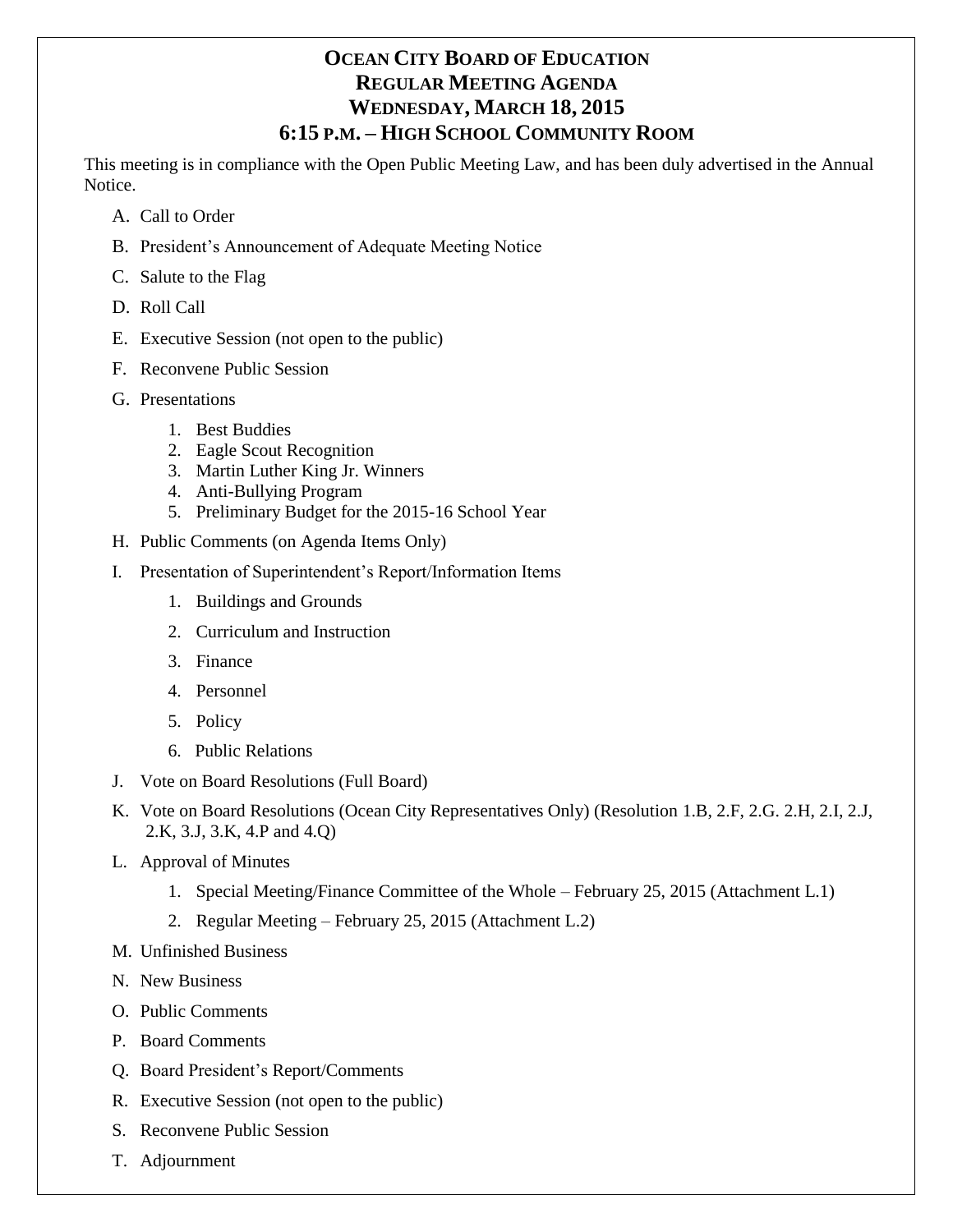#### **OFFICE OF THE**

#### **SUPERINTENDENT OF SCHOOLS**

**TO:** Ocean City Board of Education

# **FROM: Dr. Kathleen Taylor, Superintendent of Schools**

**RE:** March 18, 2015 Regular Board Meeting

**MOTION:** Based on the recommendation of the Superintendent of Schools, the following resolutions are presented for formal approval by the Board of Education.

### **1. Buildings and Grounds**

A. Use of Facilities

| Requested By:<br>Use:<br>Date/Times:<br>Rooms:<br>Fee: | The Board approves the following requests for the use of the High School:<br>Shiloh Baptist Church<br><b>Basketball Tournament</b><br>May 2, 2015 (Sat), 8:30AM-5:00PM<br>Main Gym and Auxiliary Gym<br>\$472.50                                                                                                                                                    |
|--------------------------------------------------------|---------------------------------------------------------------------------------------------------------------------------------------------------------------------------------------------------------------------------------------------------------------------------------------------------------------------------------------------------------------------|
| Requested By:<br>Use:<br>Date/Times:                   | City of Ocean City<br><b>POPS Concert</b><br>September 20, 2015 (Sun), 11:30AM-10:00PM, set up, rehearsal, and<br>performance at 7:30PM                                                                                                                                                                                                                             |
| Rooms:<br>Fee:                                         | Classrooms F105 and F107, Auditorium<br>No charge                                                                                                                                                                                                                                                                                                                   |
| Requested By:<br>Use:<br>Date/Times:                   | City of Ocean City<br><b>POPS</b> Concert for students<br>September 21, 2015 (Mon), 9:00AM-10:00 set up with concert 10:00AM-<br>12:00PM                                                                                                                                                                                                                            |
| Room:<br>Fee:                                          | Auditorium<br>No charge                                                                                                                                                                                                                                                                                                                                             |
| Requested By:<br>Use:<br>Dates/Times:                  | City of Ocean City<br>Nor'Easters Soccer Games<br>June 20, 2015 (Sat), 4:30PM-10:00PM<br>June 26, 2015 (Fri), 4:30PM-10:00PM<br>June 28, 2015 (Sun), 4:30PM-10:00PM<br>July 3, 2015 (Fri), 4:30PM-10:00PM<br>July 5, 2015 (Sun), 4:30PM-10:00PM<br>July 11, 2015 (Sat), 4:30PM-10:00PM<br>July 12, 2015 (Sun) 4:30PM-10:00PM<br>July 19, 2015 (Sun), 4:30PM-10:00PM |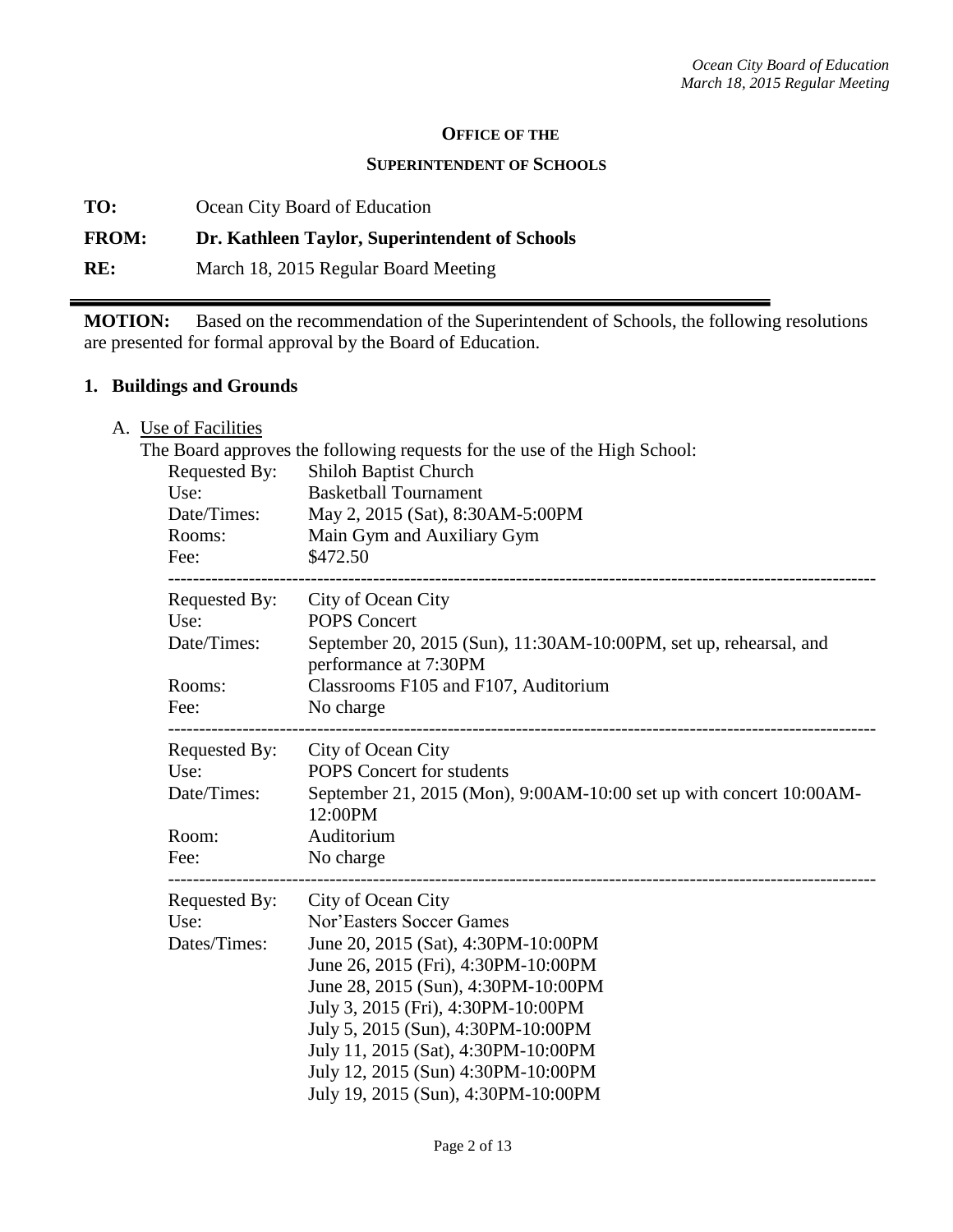|        | July 24, 2015 (Fri), 1:00PM-10:00PM – Eastern Conference Playoffs |
|--------|-------------------------------------------------------------------|
|        | July 25, 2015 (Sat), 1:00PM-10:00PM – Eastern Conference Playoffs |
|        | July 26, 2015 (Sun), 4:30PM-10:00PM – Eastern Conference Playoffs |
|        | July 31, 2015 (Fri), 1:00PM-10:00PM                               |
|        | August 1, 2015 (Sat), 1:00PM-10:00PM - National Final Playoff     |
|        | August 2, 2015 (Sun), 4:30PM-10:00PM – National Final Playoff     |
|        | August 9, 2015 (Sun), 4:30PM-10:00PM                              |
|        | August 16, 2015 (Sun), 4:30PM-10:00PM                             |
| Rooms: | Locker Rooms, Outside Rest Rooms                                  |
| Fee:   | \$5,355.00                                                        |

#### B. Use of Facilities **(Ocean City Representatives Only)**

The Board approves the following request for the use of the Intermediate School and Primary School:

| Intermediate School |  |
|---------------------|--|
|---------------------|--|

| Requested By:<br>Use:<br>Dates/Times:<br>Rooms:<br>Fee: | City of Ocean City Recreation Department<br><b>Morning Sports Program</b><br>June 22-July 3, 2015 (Mon-Fri), 8:30AM-12:30PM<br>July 13-August 7, 2015 (Mon-Fri), 8:30AM-12:30PM<br>Haven Avenue Fields, Outdoor Basketball Courts, Indoor Rest Rooms*<br>(*Not available July 3)<br>No charge |
|---------------------------------------------------------|-----------------------------------------------------------------------------------------------------------------------------------------------------------------------------------------------------------------------------------------------------------------------------------------------|
| Requested By:                                           | City of Ocean City Recreation Department                                                                                                                                                                                                                                                      |
| Use:                                                    | <b>Field Hockey Camp</b>                                                                                                                                                                                                                                                                      |
| Dates/Times:                                            | July 6-10, 2015 (Mon-Fri), 8:00AM-12:00PM                                                                                                                                                                                                                                                     |
| Rooms:                                                  | Gym (July 6) and Gym (July 7-10 rain only); All Fields and Indoor Rest                                                                                                                                                                                                                        |
| Fee:                                                    | Rooms<br>No charge                                                                                                                                                                                                                                                                            |
| Requested By:                                           | City of Ocean City Recreation Department                                                                                                                                                                                                                                                      |
| Use:                                                    | Field Hockey Pick-Up Games/Clinics                                                                                                                                                                                                                                                            |
| Dates/Times:                                            | June 23-July 30, 2015 (Tues & Thurs), 5:00PM-7:30PM                                                                                                                                                                                                                                           |
| Room:                                                   | Fields (Cage $-18^{th}$ & Bay Avenue)                                                                                                                                                                                                                                                         |
| Fee:                                                    | No charge                                                                                                                                                                                                                                                                                     |
| <b>Primary School</b>                                   |                                                                                                                                                                                                                                                                                               |
| Requested By:                                           | Ocean City PTA                                                                                                                                                                                                                                                                                |
| Use:                                                    | <b>Scholastic Book Fair</b>                                                                                                                                                                                                                                                                   |
| Date/Times:                                             | April 17, 2015 (Fri), 9:00AM-3:00PM, set up                                                                                                                                                                                                                                                   |
|                                                         | April 20-24, 2015 (Mon-Fri), 9:00AM-3:00PM – event                                                                                                                                                                                                                                            |
| Rooms:                                                  | Classrooms 506 and 507                                                                                                                                                                                                                                                                        |
| Fee:                                                    | No charge                                                                                                                                                                                                                                                                                     |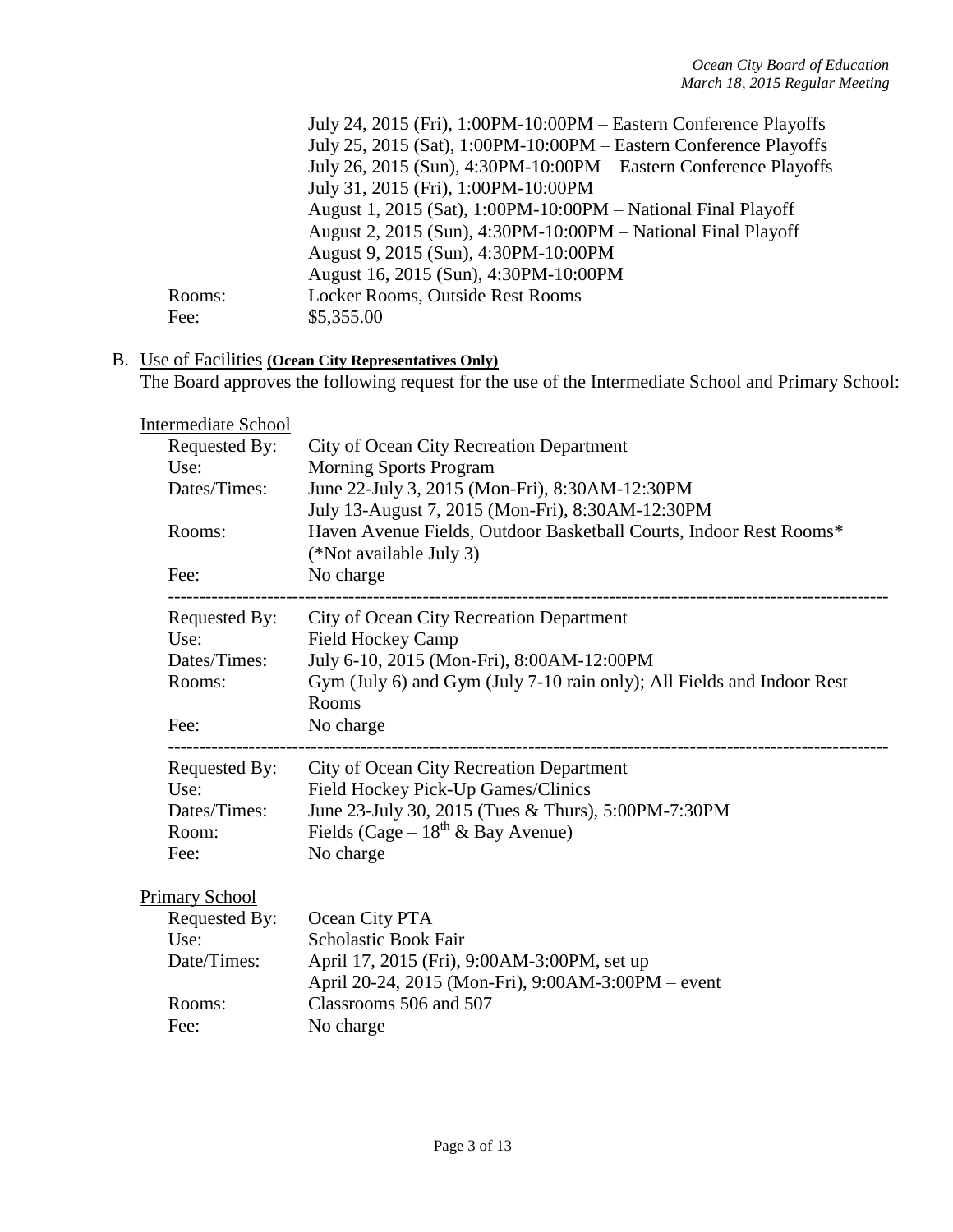| <b>Informational Items</b>       |                    |
|----------------------------------|--------------------|
| <b>Fire Drills</b>               |                    |
| Ocean City High School           | February 27, 2015  |
| Ocean City Intermediate School   | February 25, 2015  |
| Ocean City Primary School        | February $5, 2015$ |
|                                  |                    |
| <b>Security Drills</b>           |                    |
| Ocean City High School           | February 18, 2015  |
| Ocean City Intermediate School   | February 20, 2015  |
| <b>Ocean City Primary School</b> | February 19, 2015  |
|                                  |                    |

- Discussion
- Buildings and Grounds Committee Report Mr. Oves, Chairperson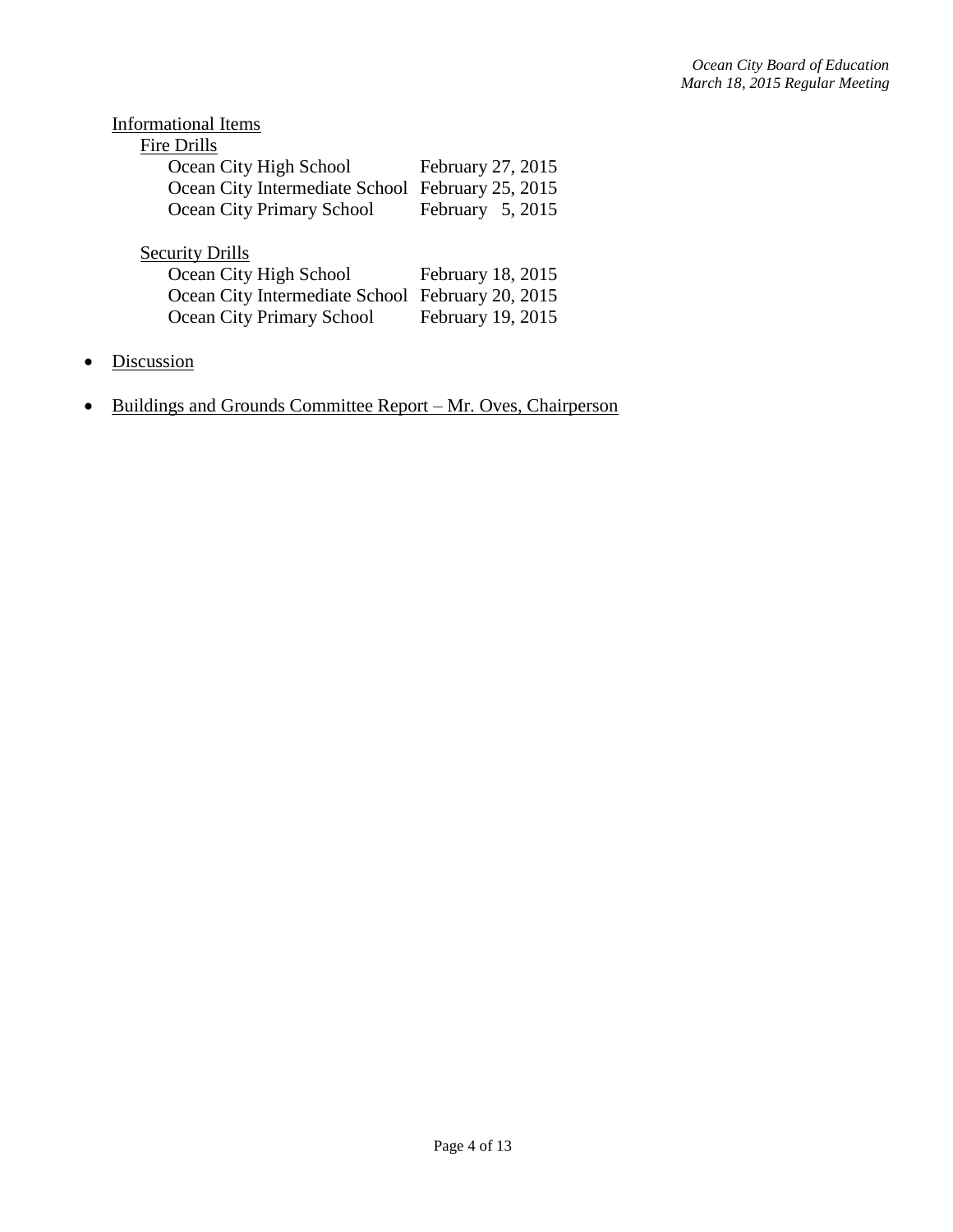## **2. Curriculum and Instruction**

### A. Out of District Placements

The Board of Education approves the following out-of-district student placement for the 2014-15 School Year:

| Placement                            | # of Students | District | Tuition  |
|--------------------------------------|---------------|----------|----------|
| <b>CMC</b> High School (shared time) |               |          | \$16,712 |

B. Revised School Calendar (Attachment #2.B)

The Board approves the revisions to the 2014-15 School Calendar:

- $\circ$  March 5<sup>th</sup> & 6<sup>th</sup> School Closed due to Inclement Weather
- o Last Day of School for Students and Graduation will be June 19, 2015
- o Tentative Graduation Date is June 19, 2015
- o Last Day for Staff will be June 24, 2015
- C. 2015-16 School Calendar (Attachment #2.C) The Board approves the attached 2015-16 School Calendar.
- D. High School Field Trip Request (Attachment #2.D) The Board approves the attached High School Field Trip list.

#### E. Textbook Adoptions (Attachment #2.E)

The Board adopts the following new textbooks for the 2015-16 school year.

- o *Units of Study in Opinion*, Information and Narrative Writing, Lucy Calkins (First Hand) 2013 for K-3
- o *Earth as a Living Planet*, Botkin and Keller (Kaye Pace), 2011 for AP Environmental Science
- o *Master ASL Level Two*, Jason E. Zinza (Sign Media, Inc.), 2015 for American Sign Language
- o *Realidades*, Boyles, Met, Sayers, Wargin (Pearson), 2014 for Spanish 1
- F. Intermediate School Field Trip Request (Attachment #2.F) **(Ocean City Representatives Only)** The Board approves the attached Intermediate School Field Trip list.
- G. Summer School Program Intermediate School **(Ocean City Representatives Only)** The Board approves the JAVA Camp for students entering  $7<sup>th</sup>$  and  $8<sup>th</sup>$  grades July 27, 2015 – July 31, 2015.
- H. Summer 21<sup>st</sup> Century Challenge Program- Intermediate School **(Ocean City Representatives Only)** The Board approves the Summer 21<sup>st</sup> Century Challenge Program for the Intermediate School from July 6, 2015 – July 17, 2015.
- I. Summer School Program Intermediate School **(Ocean City Representatives Only)** The Board approves the Wilson Reading Summer Program/Clinic for Intermediate School students July 6, 2015 – July 23, 2015.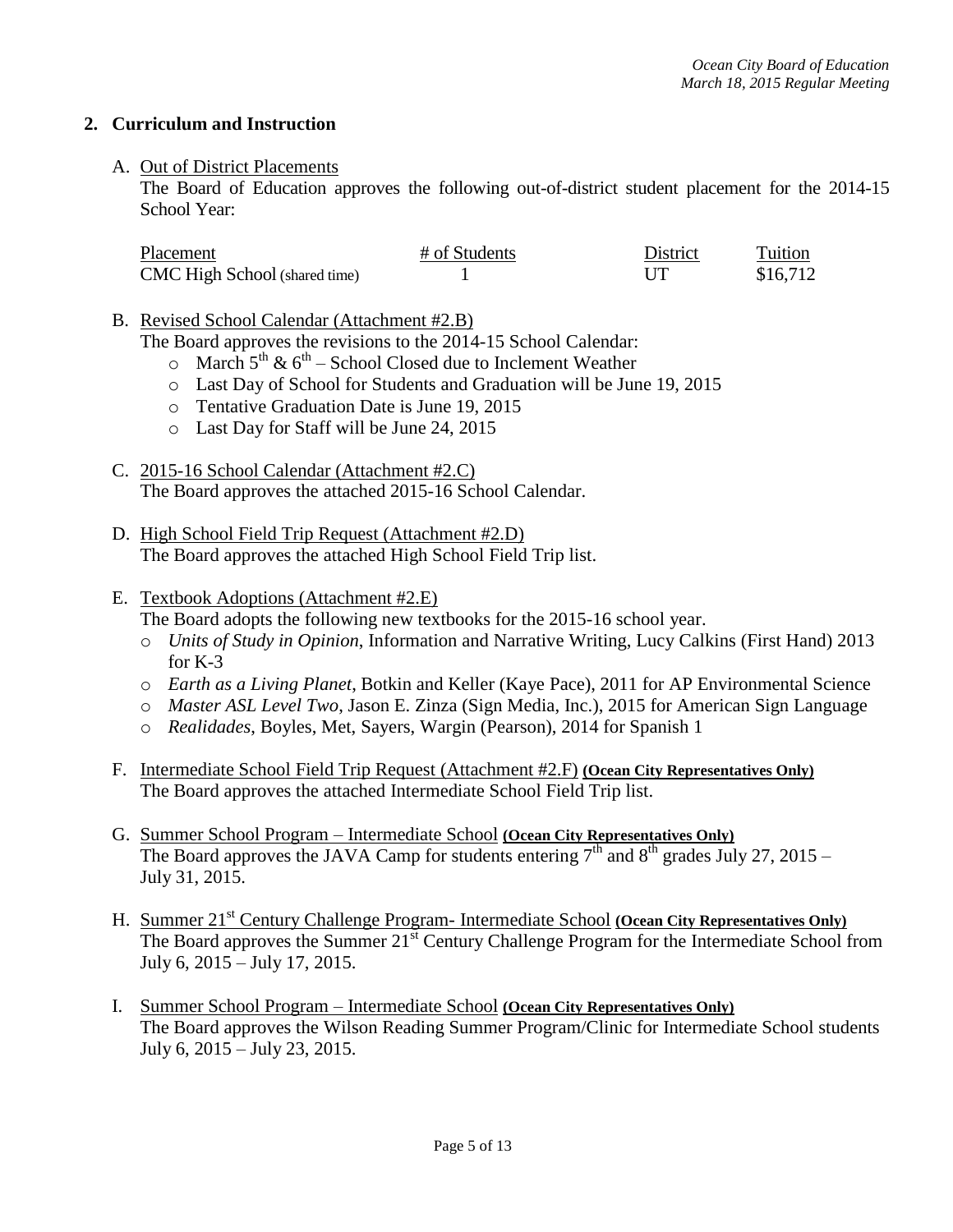- J. Summer School Program Primary School **(Ocean City Representatives Only)** The Board approves the ELL Summer School Program for students entering into Kindergarten through  $4^{th}$  grades from July 6, 2015 – July 30, 2015.
- K. Harassment, Intimidation and Bullying (HIB) Case Findings (Attachment #2.K) **(Ocean City Representatives Only)** The Board adopts and approves Harassment, Intimidation and Bullying (HIB) Case Findings as reported in the attached.

Informational Items (Attachments) Out-of-School Suspension Reports for February 2015.

- Discussion
- Curriculum and Student Affairs Committee Report Mrs. McAlister, Chairperson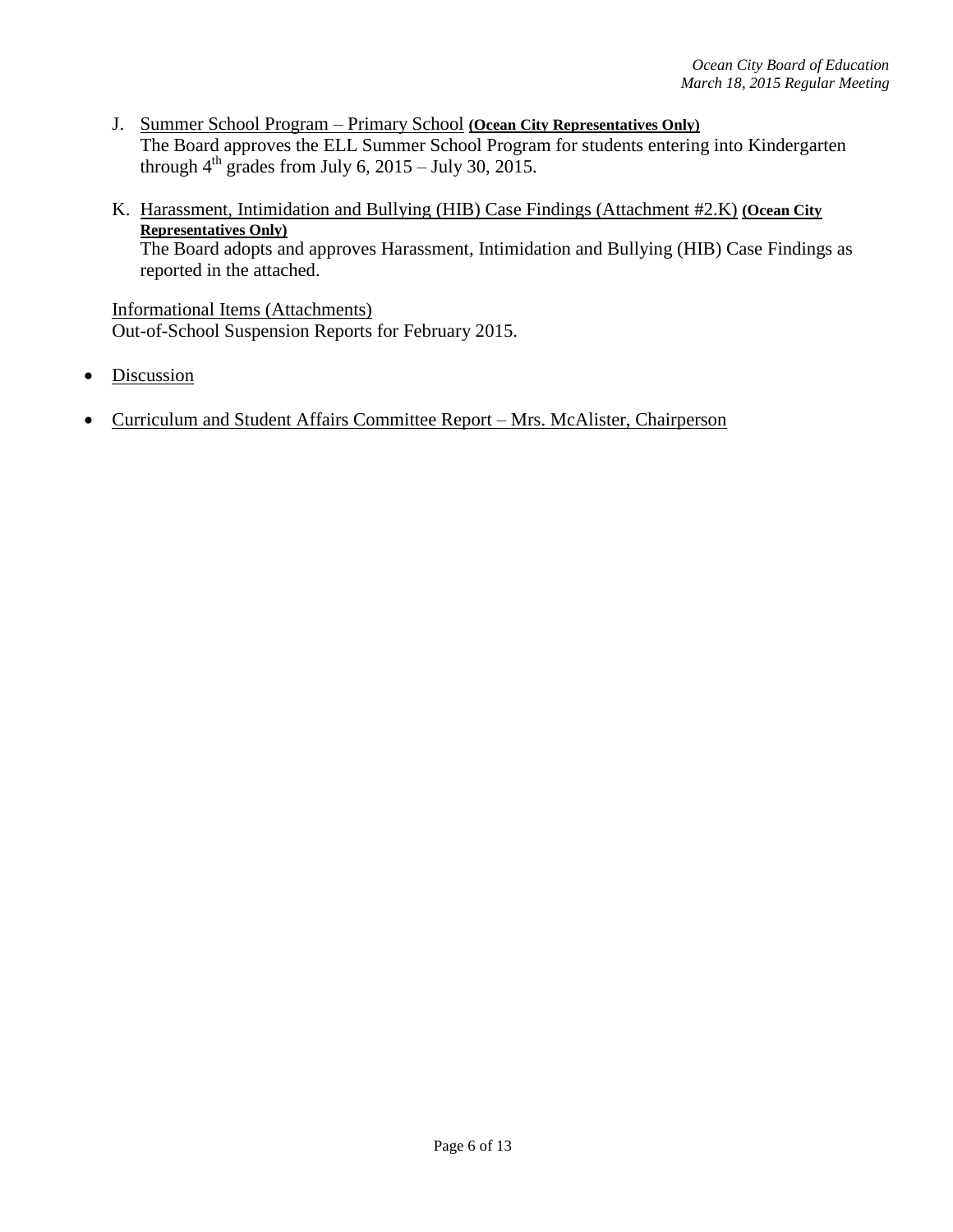# **3. Finance**

- A. Bill List (Attachment #3.A) The Board approves payment of bills for March 2015 in the amount of \$1,586,368.74.
- B. Travel & Expense Reimbursement (Attachment #3.B) The Board approves the March 2015 list of Board of Education Members and School District Staff travel and related expense reimbursements.
- C. Certified Per Pupil Costs and Certified Report of Enrollment and Attendance The Board accepts the 2013-14 Certified Per Pupil Costs and the 2013-14 Certified Report of Enrollment and Attendance.
- D. Tuition Rates

The Board approves the following tuition rates for the 2015-16 school year:

Kindergarten - \$12,000 Grades 1-5 - \$14,500 Grades 6-8 - \$16,000 Grades 9-12 - \$15,537 Learning/Language Disabilities - \$20,000 Behavioral Disabilities - \$41,000 Multiple Disabilities - \$35,000 Preschool Disabilities (Part Time) - \$20,000

E. Tuition Contracts

The Board approves the following Ocean City High School 2015-16 Tuition Contracts with Corbin City, Longport, Sea Isle City, and Upper Township Boards of Education for full and shared-time regular and special education students:

Corbin City - \$296,503 Longport - \$201,981 Sea Isle City - \$1,273,365 Upper Township - \$10,929,773

F. Preliminary Budget

The Board approves the Preliminary Budget for the 2015-16 School Year.

BE IT RESOLVED: That the Ocean City Board of Education hereby adopts the preliminary budget for the school year 2015-16 as follows, subject to final approval or modification at the public hearing on April 29, 2015.

A. General Fund \$41,025,294

Amount to be raised by local taxes \$21,965,332

- B. Special Revenue Fund \$678,056
- C. Debt Fund \$2,925,108

Amount to be raised by local taxes \$2,591,509

and, BE IT FURTHER RESOLVED; that the Ocean City Board of Education approves the budget to be submitted to the County Superintendent of Schools for review and approval: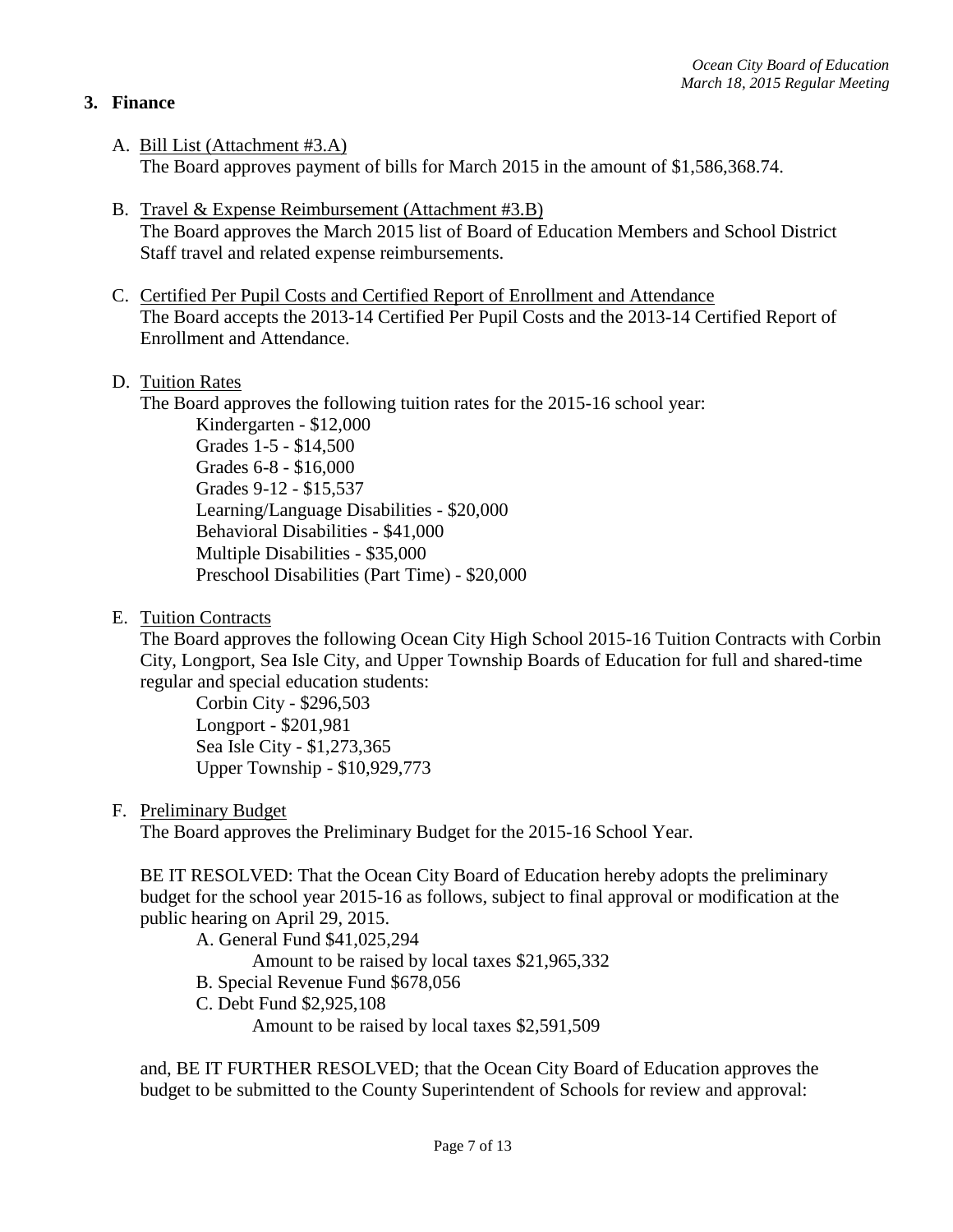and, BE IT FURTHER RESOLVED; that the public hearing for the 2015-16 school year budget will be held on Wednesday, April 29, 2015, in the High School Community Room at 7:00 p.m., and will be followed by a regular meeting.

and, BE IT FURTHER RESOLVED; that the School Business Administrator/Board Secretary is authorized to advertise said tentative budget in the Ocean City Sentinel in accordance with the format required by the State Department of Education and according to law.

#### G. Athletic Department Fees for Athletic Event Workers

The Board approves the following athletic fees, with no increase, for Athletic Event Workers for the 2015-16 school year:

| Football (Fall Sports)                      |                                          |
|---------------------------------------------|------------------------------------------|
| Cashier                                     | \$40                                     |
| Collector                                   | \$35                                     |
| Guards                                      | \$35                                     |
| Announcer                                   | \$33                                     |
| Score/Clock Operator                        | \$33                                     |
| <b>Site Manager</b>                         | \$35                                     |
| Int. School Site Manager                    | \$32                                     |
| Site Manager at Away Events                 | \$50 Schools Outside League              |
| Site Manager at Away Events                 | \$35 Schools Within League               |
| <b>Filming of Football Games</b>            |                                          |
| Scrimmage                                   | \$65                                     |
| (Plus Travel \$.31 mile)                    |                                          |
| Game (Plus Travel \$.31 mile)               | \$110                                    |
| <b>Basketball/Wrestling (Winter Sports)</b> |                                          |
| Cashier (Basketball/2 Games)                | \$50                                     |
| (Wrestling/1 Match)                         | \$ 35 (Tri Match \$50) (Quad Match \$60) |
| Collector (Basketball)                      | \$42                                     |
| (Wrestling/1 Match)                         | \$32 (Tri Match \$40) (Quad Match \$50)  |
| (Basketball/2 Games)<br>Guard               | \$40                                     |
| (Wrestling/1 Match)                         | \$32 (Tri Match \$40) (Quad Match \$50)  |
| (Basketball/1 Game)<br>Clock                | \$42                                     |
| Clock/Announcer (Wrestling/1 Match)         | \$40 (Tri Match \$50) (Quad Match \$60)  |
| Scorekeeper (Basketball/1 Game)             | \$42                                     |
| Announcer (Basketball/1 Game)               | \$36                                     |
| Site Manager                                | \$35                                     |
| Int. School Site Manager                    | \$33                                     |
| Spring (all sports)                         |                                          |
| <b>High School</b>                          | \$35                                     |
| <b>Intermediate School</b>                  | \$<br>33                                 |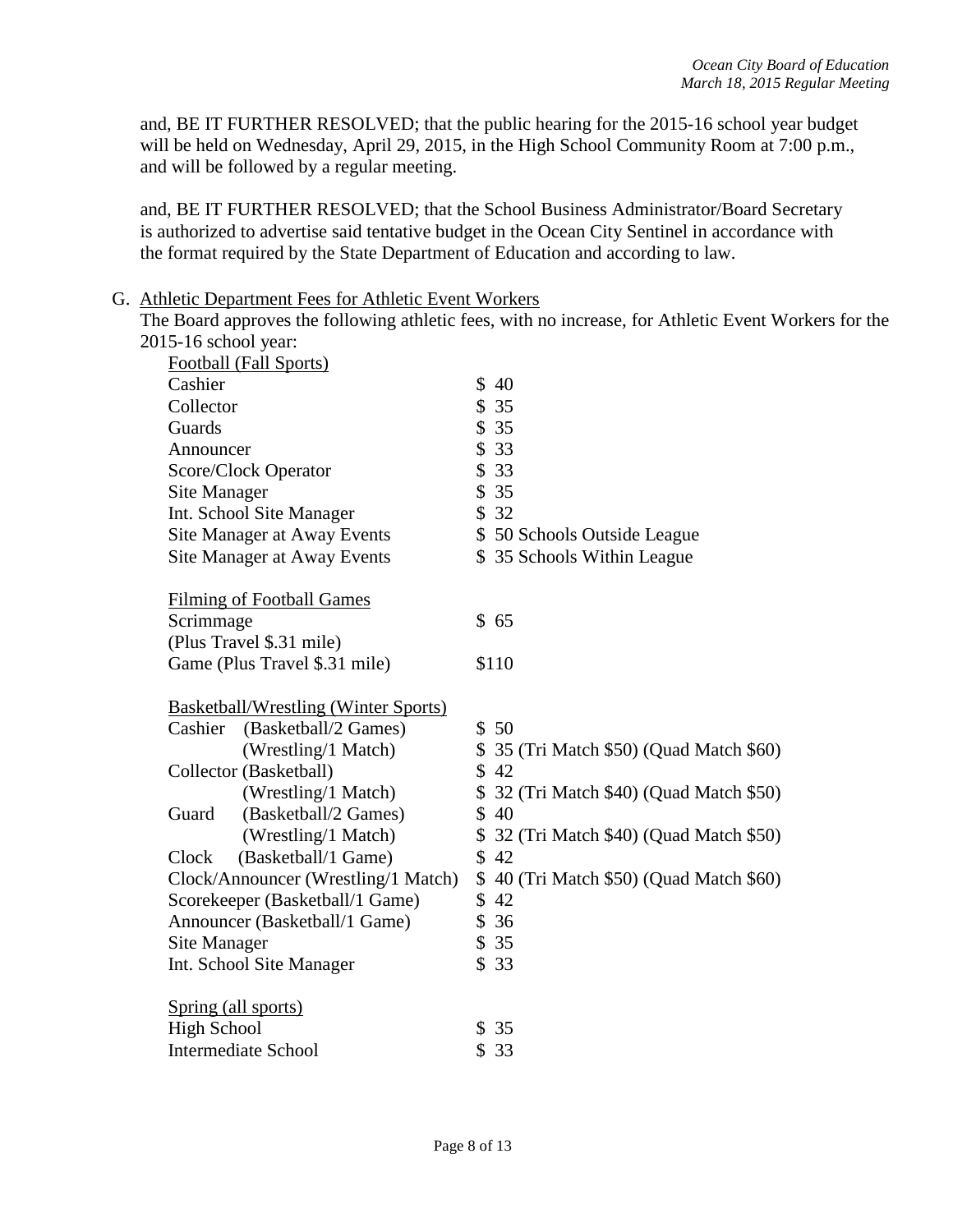- H. New Jersey Safe Routes to School Resolution (Attachment #3.H) The Board approves the attached Resolution to support the New Jersey Safe Routes to School program.
- I. Joint Transportation Agreement

The Board approves the 2014-15 Joint Transportation Agreement with the Upper Township Board of Education. Upper Township (host) will transport one Ocean City (joiner) student along with three Upper Township students to YALE School on Route No. YALCST starting December 8, 2014 to March 1, 2015, at a joiner cost of \$1,538.84.

J. Transportation Bid Award **(Ocean City Representatives Only)** Bids were accepted on March 3, 2015 for transportation of two Ocean City resident students from Pleasantville to the Ocean City Intermediate School beginning March 18, 2015 – June 30, 2015 (Route PVLOCIS.) There was one bidder, Senior Transportation. The Board awards the contract to Senior Transportation at the rate of \$175 per day.

#### K. Donations **(Ocean City Representatives Only)**

The Board accepts the following donations from the OC PTA for the Intermediate and Primary Schools:

| <b>Intermediate School</b>                                      |            |
|-----------------------------------------------------------------|------------|
| Annual $7th$ & $8th$ Grade Battle of the Books Prizes           | \$800.00   |
|                                                                 |            |
| Primary School                                                  |            |
| Pi-Rate Reading Challenge Gift Cards & Supplies                 | \$300.00   |
| iPad Keyboards with stands for 3 <sup>rd</sup> Grade Classrooms | \$5,898.20 |
| Buddy Bench for the Playground                                  | 508.48     |
| Cinco de Mayo Celebration for 3rd Grade                         | 400.00     |

**Discussion**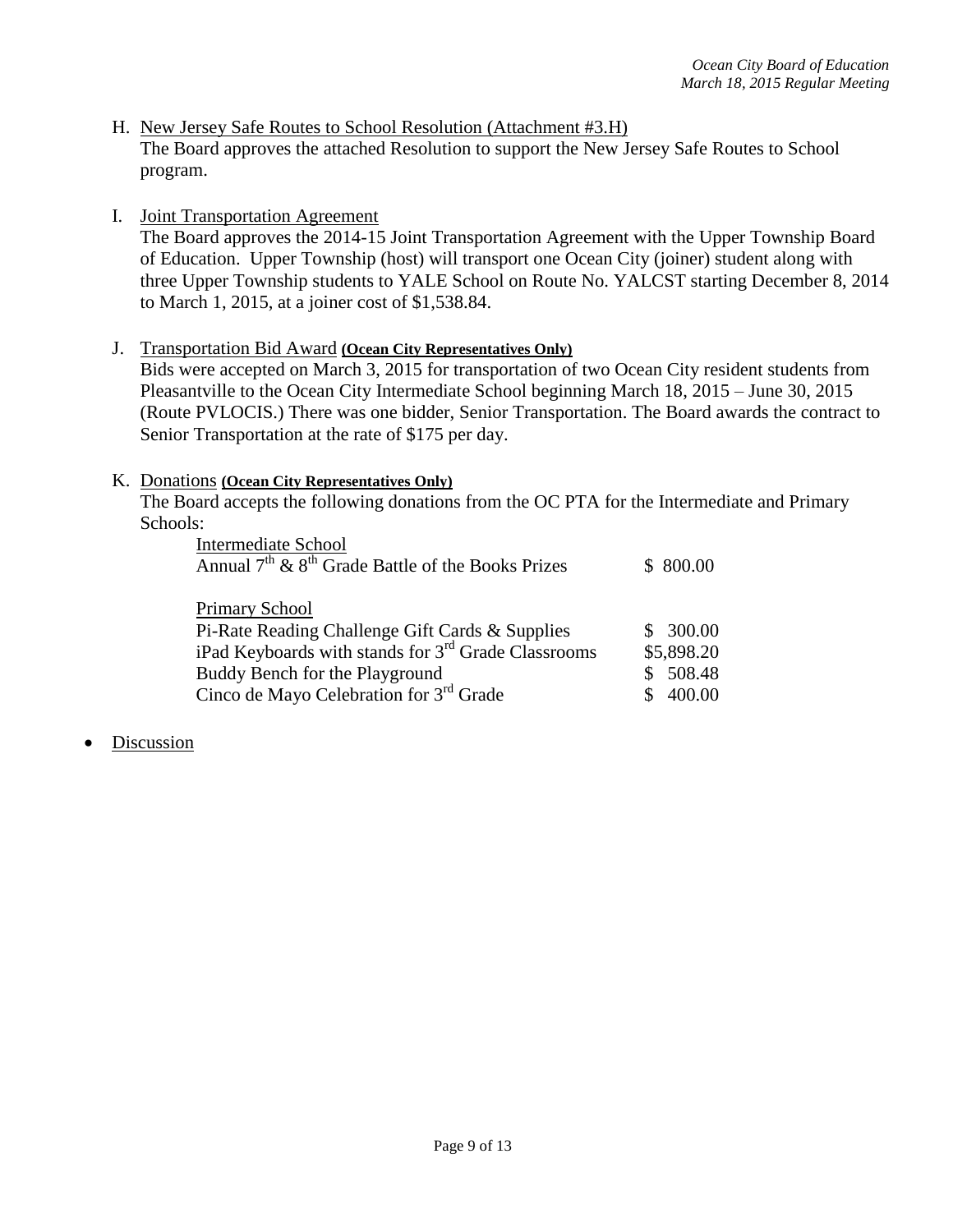- **4. Personnel** (All motions are upon Superintendent's recommendation:)
	- A. Substitutes (Attachment #4.A) roll call vote The Board approves the attached criminal history approved/HIB trained substitutes for the 2014-15 school year.
	- B. High School Co-Curricular Sponsors, Stipends, and Volunteer (Attachment #4.B) roll call vote The Board approves the attached criminal history approved/HIB trained co-curricular sponsors, stipends and volunteer for the 2014-15 school year.
	- C. High School Technician and Stipend roll call vote The Board approves Gregory Wheeldon, spring play technician, at a stipend of \$30 per hour, total hours not to exceed 28 hours.
	- D. High School Teacher and Stipend roll call vote The Board approves Charles Dolinsky, High School Special Education Teacher, to accompany a student on a co-curricular activity, at a stipend of \$30 per hour, not to exceed 30 hours.
	- E. Revised Leave of Absence High School Certificated Staff (Attachment #4.E) roll call vote The Board approves Employee #2499, a revised paid leave of absence, effective December 12, 2014 through ½ day March 12, 2015 and an unpaid FMLA/NJFLA leave of absence, effective ½ day March 12, 2015 through June 30, 2015.
	- F. Leave Replacement High School Supportive Staff roll call vote The Board approves Janice Hillemann, leave replacement High School Library Aide, effective March 19, 2015 through on or before June 30, 2015, at \$14.84 per hour, 8 hours per day.
	- G. New Job Descriptions (Attachment #4.G) roll call vote The Board approves the attached new job descriptions for the following positions: Primary School Guidance Counselor Intermediate School Guidance Counselor High School Guidance Counselor School Social Worker (Mental Health)
	- H. High School Credit Completion Teachers and Stipends roll call vote The Board approves the following High School credit completion teachers, effective May 26, 2015 through June 9, 2015, including two Saturdays, on a rotating basis, at a rate of \$30 per hour, total program not to exceed 118 hours (actual number of hours based on student enrollment): Christian Clark

Matthew Oster Rebecca Santoro

I. High School Extension Program Credit Completion Teacher and Stipend – roll call vote The Board approves Margaret Corcoran, High School Extension Program credit completion teacher, effective four Saturdays, May 2, 2015 through June 6, 2015, total program not to exceed 28 hours (actual number of hours based on student enrollment).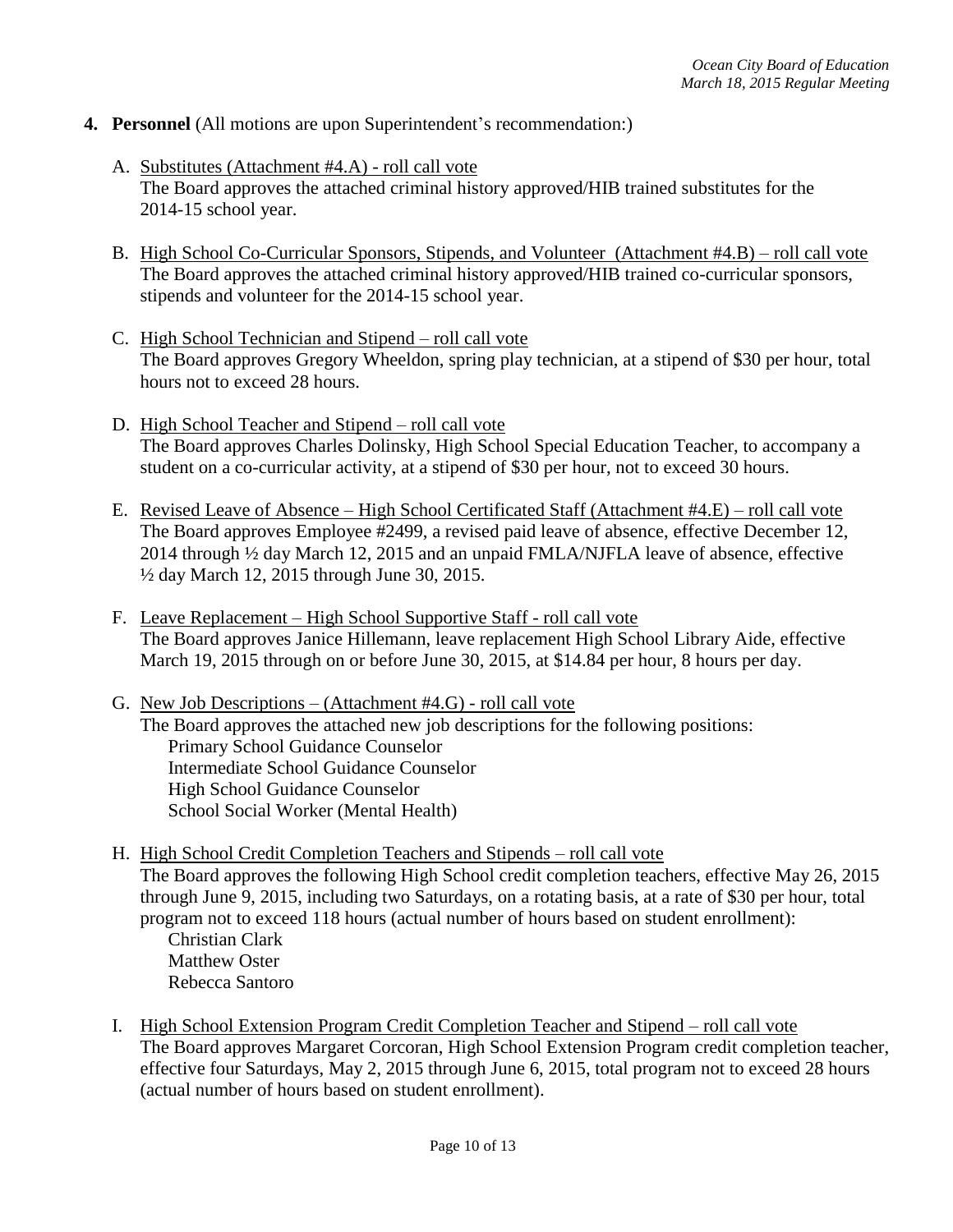- J. High School Summer School Teacher and Stipend roll call vote The Board approves Mary McDowell Campo, academic support/student services for the High School summer school program, at a rate of \$30 per hour, effective June 25, 2015 through August 15, 2015, program not to exceed 25 hours (actual number of hours based on student enrollment).
- K. Child Study Team Summer Employment and Stipends (Attachment #4.K) roll call vote The Board approves the attached Child Study Team employment and stipends for summer 2015, with total number of hours based on School District need.
- L. School Nurses for Summer School and Stipends roll call vote The Board approves Alice Wolf and Connie Meng, School Nurses on a rotating basis, for summer 2015, at a rate of \$30 per hour, total program not to exceed 100 hours.
- M. Substitute School Nurse for Summer School and Stipends roll call vote The Board approves Jill Geller, Substitute School Nurse for summer 2015, at a rate of \$20 per hour.
- N. Extended School Year Aide Rate roll call vote The Board approves the extended school year aide rate of \$15 per hour, for summer 2015.
- O. High School Extended School Year Teachers, Aides, and Stipends (Attachment #4.O) roll call vote The Board approves the attached High School extended school year teachers, aides, and stipends, for summer 2015.
- P. Intermediate and Primary Schools' Extended School Year Teachers, Aides, and Stipends (Attachment #4.P) – roll call vote **(Ocean City Representatives Only)** The Board approves the attached Intermediate and Primary Schools' extended school year teachers, aides, and stipends, for summer 2015.
- Q. Intermediate and Primary Schools' Summer School Teachers and Stipends (Attachment #4.Q) roll call vote **(Ocean City Representatives Only)** The Board approves the attached Intermediate and Primary Schools' summer school teachers and stipends, for summer 2015.
- Discussion
- Negotiations Committee Report Mr. Bauer, Chairperson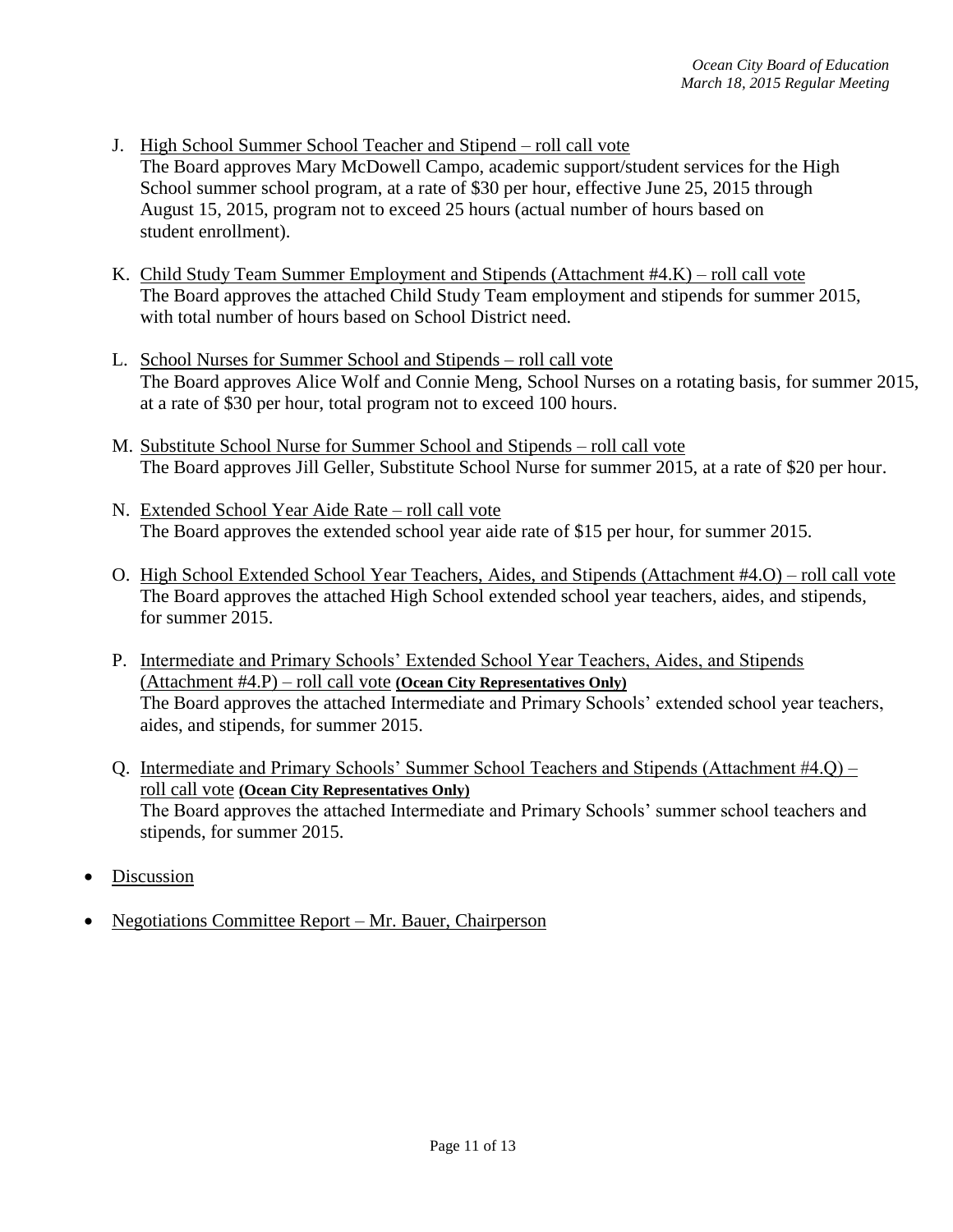# **5. Policy**

A. Policies –  $1^{st}$  Reading (Attachment #5.A)

The Board approves the following replacements, additions and or deletions to the Board Policy and/or Regulation Manuals.

- 1. Revised Policies
	- a. 7510 Use of Facilities
	- b. 8630 Bus Driver Responsibility
- B. Bylaws  $1^{st}$  Reading (Attachment #5.B) The Board approves the following replacements, additions and or deletions to the Board Bylaws:
	- 1. New Bylaws:
		- a. 0149 Dress and Grooming
		- b. 0170 Use of Communication Technologies by Board Members
- C. Policies 2nd Reading (Attachment #5.C)

The Board approves the following replacements, additions and or deletions to the Board Policy and/or Regulation Manuals.

- 1. Revised Policies
	- a. 2622 Student Assessment
	- b. 6641 Pupil Meal Charges
- **Discussion**
- Policy Committee Report Ms. Gallelli-Keyes, Chairperson